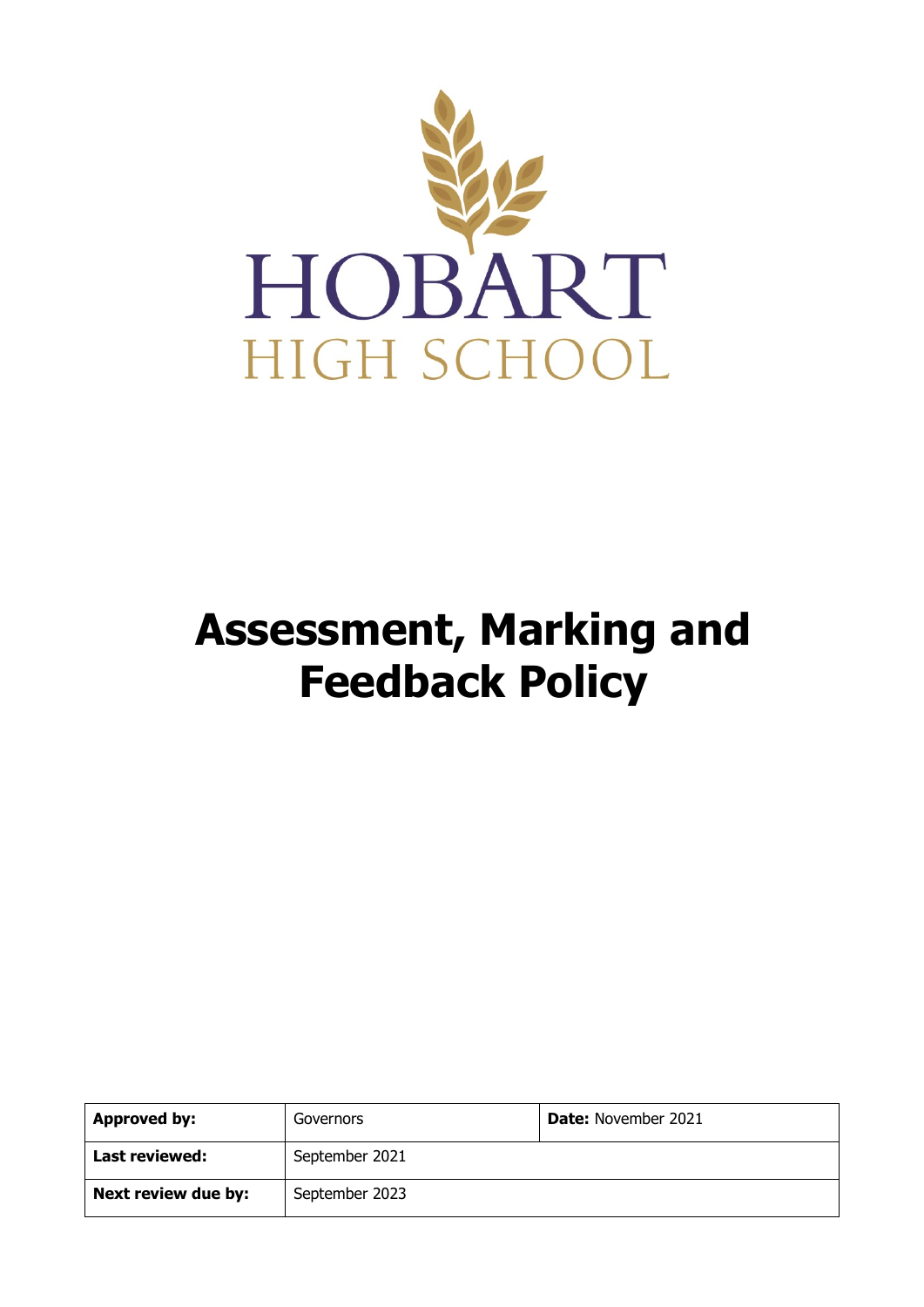# **Aim/Rationale**

Hobart High School is characterised by high expectations of student attainment and progress. Accordingly, assessment, marking and feedback help to ensure that all students make good progress. Assessment, marking and feedback are used to promote progress, develop skills and understanding, and to support students in becoming independent, resilient and active learners.

At Hobart High School we believe that high quality assessment, marking and feedback is a vital part of the teaching and learning process. This document sets out the school's guidance for assessment so that staff and departments can incorporate these features into their planning. Our approach is evidence based and informed by the findings of the Education Endowment Foundation.

#### **Evidence based research: Principles of Assessment**

#### **Assessment purposes: The EEF assessment and monitoring toolkit identifies key purposes to assessment**

- 1. To enhance student learning.
- 2. To help teachers respond effectively to the needs of the students
- 3. To provide relevant and accurate information about learning for students, parents, teachers and other relevant stakeholders

#### **Assessments should be designed and scheduled so that:**

- 1. Both summative and formative assessments are incorporated within the subject curriculum.
- 2. Assessment provides diagnostic feedback. Questioning, written tasks and starters for 10 all have the important function of informing the teacher/student and identifying gaps in knowledge and understanding. Question level analysis of summative tests should also help identify areas of the curriculum which need to be revisited along with informing intervention.
- 3. Assessment enhances learning low stakes quizzing and synoptic assessment can encourage recall and retrieval and therefore develop long term memory.
- 4. Key summative assessments should be synoptic in nature and take account of previous learning. Departments should decide an appropriate amount of new and previous material and there should be a combination of both in most summative assessments.
- 5. Assessments identify starting points. Assessment before learning can be used to identify gaps in knowledge, establish progress and plan effectively for learning.
- 6. Termly predictions and current grades reported at each data entry point will be informed by as wide a range of information as is possible.
- 7. Assessment should be cumulative in nature, generating information about the long-term learning of a student, rather than performance.
- 8. At KS3 and KS4, 3 summative assessments will be completed per academic year for all subjects.
- 9. In the core subjects of English, Maths and Science, students will receive a minimum of 5 DNA marked pieces of work at KS3 and 6 pieces at KS4 per year, which they will respond to.
- 10. In the non-core subjects, students will receive a minimum of 4 DNA marked pieces of work at KS3 and 5 pieces at KS4 per year, which they will respond to.

#### **Marking and feedback protocol.**

#### **Principles of Feedback**

- 1. Feedback takes many forms and those with the highest impact are the most immediate (often verbal and within the lesson) and should be given the highest priority.
- 2. Written marking is time consuming and must be done selectively as outlined below.
- 3. Feedback should encourage and support further effort (praising effort and process over outcome)
- 4. Feedback is only meaningful if students are given time and opportunity to respond to it.
- 5. Feedback should be clear and specific.
- 6. Feedback should look to address key misconceptions in students' learning.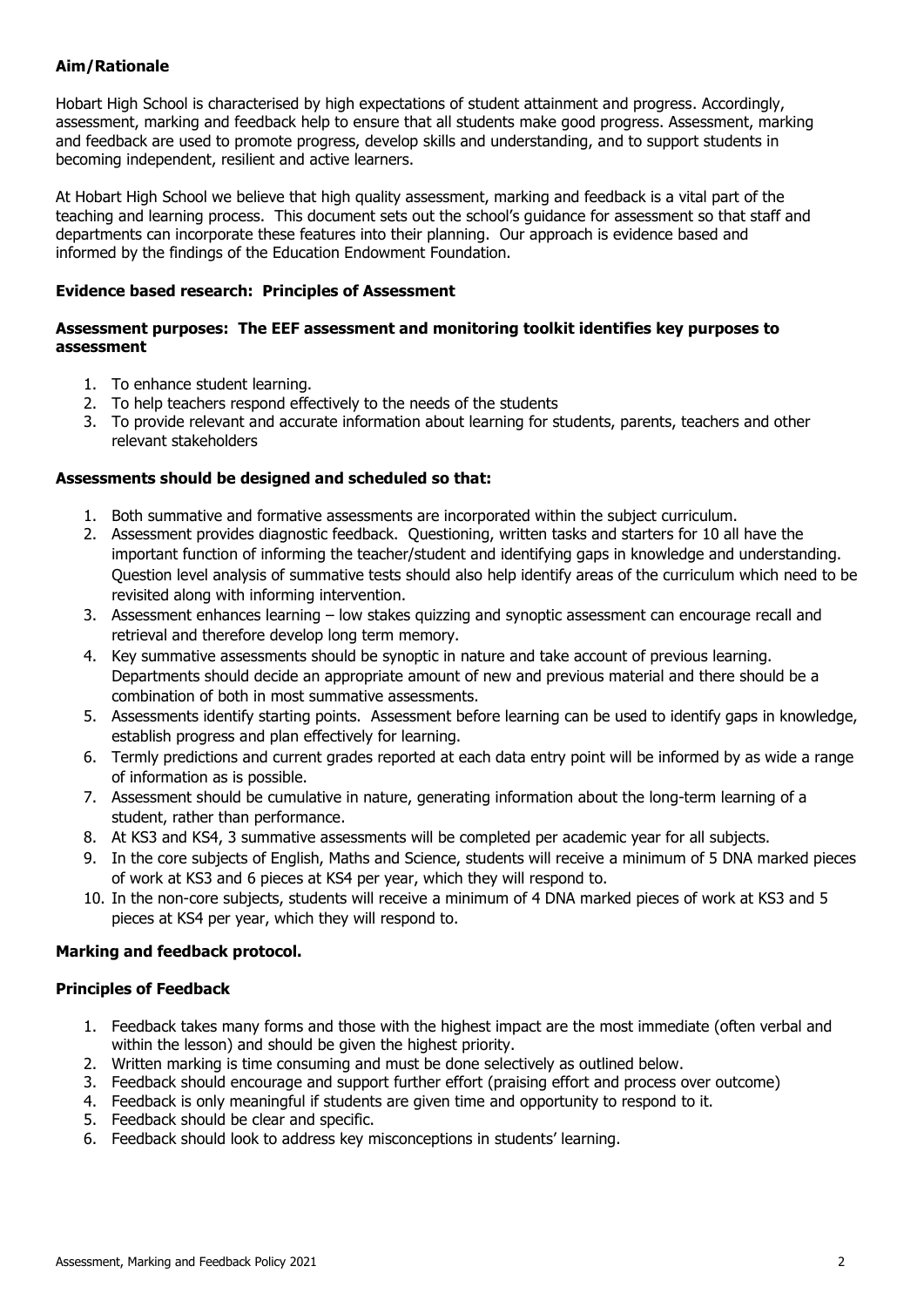# **Forms of Feedback**

Teachers are expected to incorporate a range of feedback into their teaching and use this to adapt lesson plans, sequences of work and curriculum plans. This may take a variety of forms, including the following:

- Verbal feedback: so that students can take immediate action.
- Written feedback: using the DNA approach.
- Marking solely for literacy on at least 1 identified piece of work.
- Modelling: providing examples for students to emulate
- Peer and self-assessment: guided by the teacher so that students understand how they have progressed against specific criteria.
- Assessment feedback (formative and summative): for example, multiple choice questioning, quizzing and longer tests to help students identify their progress and gaps in their knowledge.
- Whole class feedback: giving an overview of common strengths and weaknesses. This may be done verbally.

# **Feedback and mind-set**

- Seeking feedback is integral to a growth mind-set and therefore we should be highlighting the importance of seeking feedback and praising this wherever possible whilst aiming to develop non-threatening environments towards feedback within our classrooms. Strategies such as 'think, pair, share', the use of mini white boards, displays highlighting the redrafting process, and the teacher modelling this process can all be used.
- In terms of praise on a wider level, we should avoid feedback that praises on a personal level i.e. 'you are a natural mathematician' and should focus on praising effort and the process.

# **DNA marking**

Teachers should heed the guidance of the Education Endowment Foundation, whose research concludes: "teachers should consider marking less, but marking better. Clearly, moving to a form of selective marking could substantially reduce marking workloads."

- DNA marking in books should only be for key, agreed pieces of work and the more complex / challenging tasks for which direct feedback will be more valued. Departments should identify these key pieces of work within schemes of work and schedule as above.
- Regularity of marking is therefore determined by these key marking points.
- Staff will not be expected to acknowledgement mark other than to check that work has been completed.
- DNA marking is an appropriate mechanism for providing this written feedback. The 'D' should be specific, identifying what is good about the work and where possible identifying where the work has improved in comparison to previous comparable work.
- Symbol marking: Next steps to make marking actionable should be used and staff may use 'target banks' in order to reduce workload. Instead of writing the next step over and over, staff create a set of targets as they mark the work. Students can then copy the target from a summary slide and respond. The next step targets will then be there for future groups and can be adapted as required.

#### **Student response to DNA marking**

- If marking is to have value and impact, students must be given the opportunity to respond. We should look to employ the concept of DIRT (Allison & Tharby, 2015) or Dedicated Improvement and Reflection Time. After returning work we should ring fence time to enable students to read and respond.
- Starters: This could be achieved in formal editing or next step completion time at the beginning of the lesson.
- Homework: Finding the time in lessons for students to respond to marking can sometimes be difficult. Responding to marking could simply form part of the department homework cycle, particularly if it involves a lengthy re-editing process.

# **Live marking**

 Some subjects will allow, during extended periods of work for the teacher to either circulate the room or for students to come up to the teacher's desk to receive feedback. Doing this on a rota basis will allow staff to cover the class over the period of a few lessons. Staff can then look through student books, identify misconceptions and pose questions/next steps if required.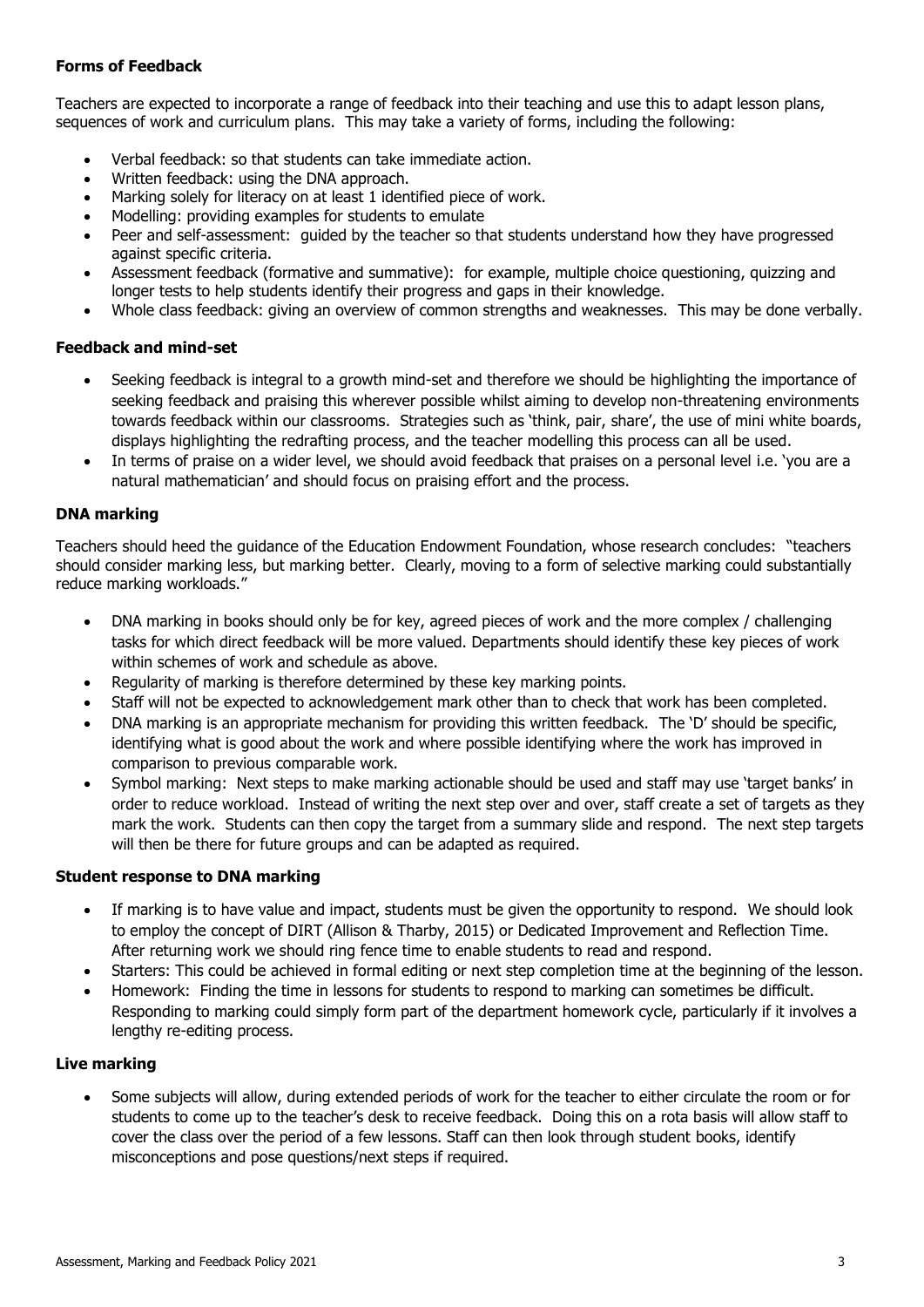# **Marking for Literacy**

 Symbol marking is also used when marking for literacy (see appendix). Marking for literacy should only take place on identified pieces of work.

### **Peer marking and feedback**

- Peer marking and feedback can be a powerful tool and a way to engage students and develop their understanding if used effectively.
- Peer to peer marking should be based on very specific and clear instruction that should enable students to interpret and respond to clear success criteria.
- If you follow this process, students should then be able to write clear, formative comments on what they did well and what they need to improve to which students can respond.
- Teacher modelling of this process with a student example can help this run even more smoothly.

# **Feedback and metacognition**

- Both verbal and written feedback should encourage students to reflect on the student's self-regulation. Strategies such as 'exam wrappers' can be used to enable students to reflect on how they have approached a task and the effectiveness of strategies that students have used.
- Feedback should focus on the 'process' not simply the outcome.
- Peer and self-assessment, if structured correctly can develop student independence and self-regulation.

# **Monitoring and Quality Assurance**

To ensure feedback is occurring frequently, accurately and demonstrating impact it will be monitored throughout the academic year. This will be as part of the school's quality assurance process but the Head of Department or any Senior Leader has the right to request books at any time throughout the year.

Lesson observations, learning walks and work scrutiny will monitor the consistency and effectiveness of assessment, marking and feedback.

The calendared monitoring will be carried out as part of the quality assurance process and will be coordinated and recorded by the curriculum leader of the department and they may be accompanied by the line manager or a member of SLT.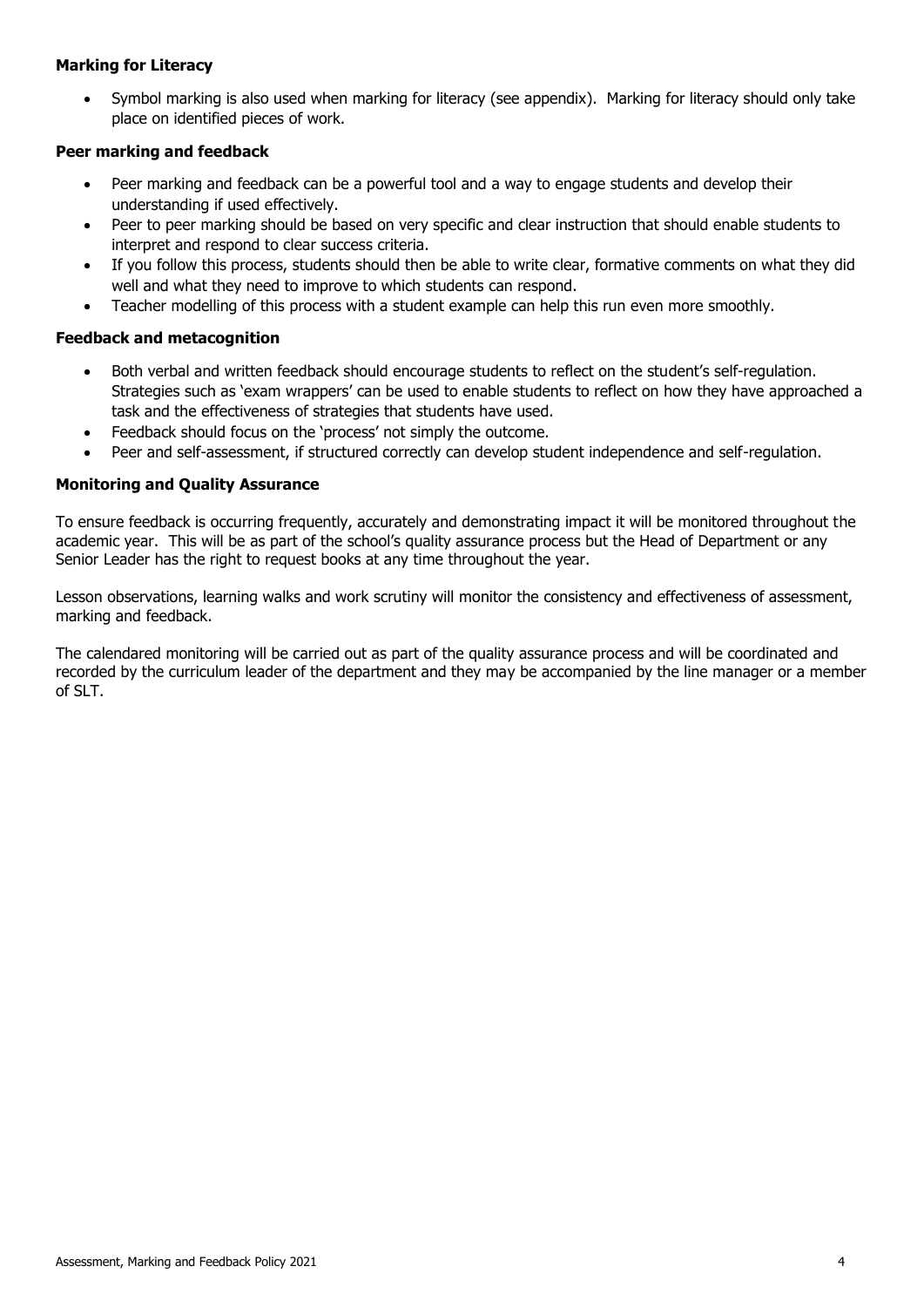# **Marking Code**

|                                     | Errors will be identified in the <i>margin</i> of your work.<br>Use this poster to understand the graes and goined; your own errors! |    | How to understand your teacher's <u>marking</u>    |
|-------------------------------------|--------------------------------------------------------------------------------------------------------------------------------------|----|----------------------------------------------------|
|                                     | Parctagtion                                                                                                                          | SÞ | Spelling                                           |
|                                     | New Paragraph                                                                                                                        |    | Capital / Lower case<br>-double anderling of arms. |
|                                     | Missing Word ??                                                                                                                      |    | Meaning                                            |
| $\omega$ <sub>0</sub><br>Done well. | Word Order                                                                                                                           |    | Good!                                              |

Hobart's 'Marking Code' is displayed in all classrooms of the school.